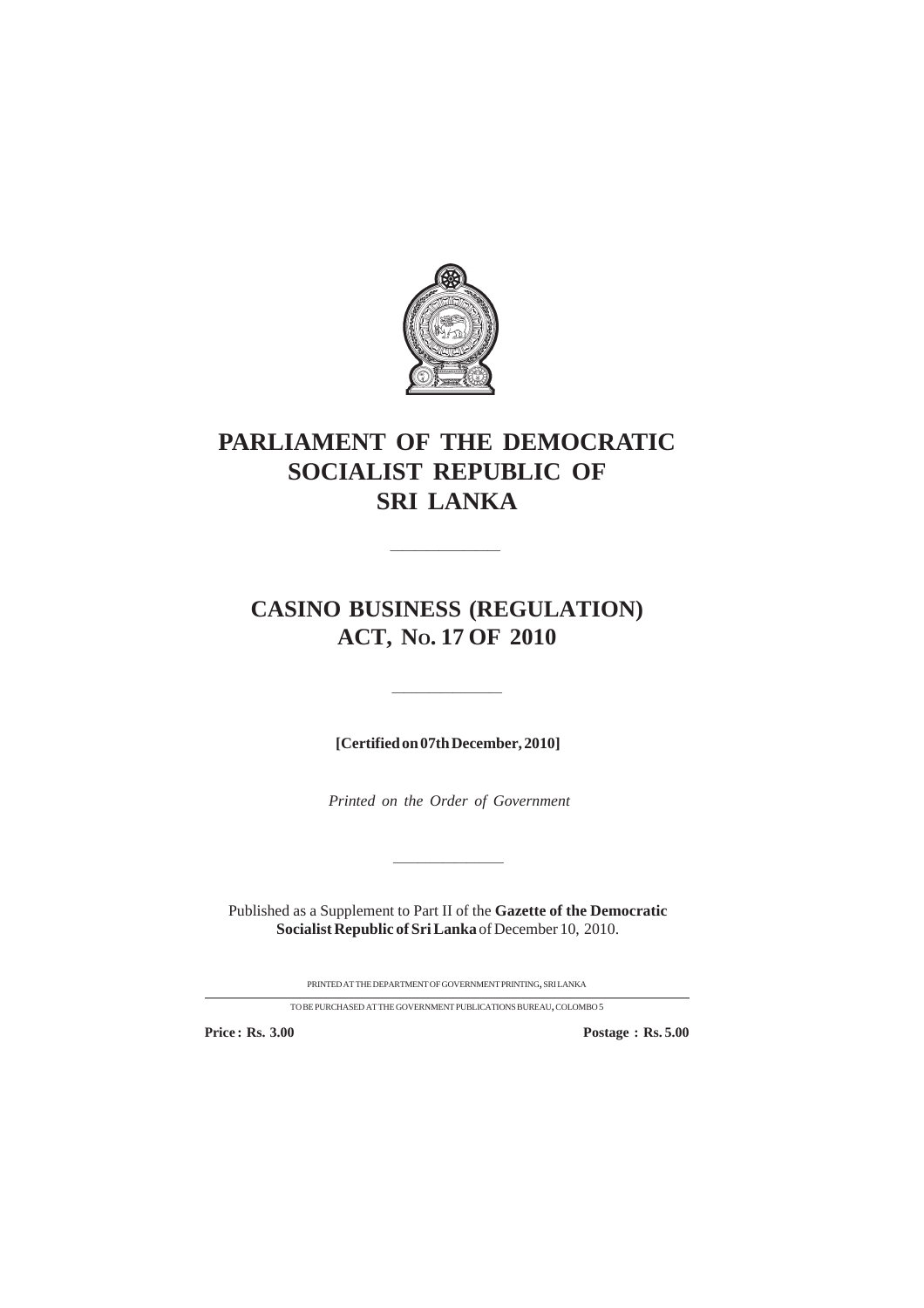*Casino Business (Regulation) Act, No. 17 of 2010*

[Certified on 07th December, 2010]

 $L.D. -O. 15/2010$ 

AN ACT TO PROVIDE FOR THE DESIGNATION OF AREAS IN WHICH PERSONS ENGAGING IN THE BUSINESS OF CASINOS CAN SET UP THEIR ESTABLISHMENTS AND TO PROVIDE FOR MATTERS CONNECTED THEREWITH OR INCIDENTAL THERETO

BE it enacted by the Parliament of the Democratic Socialist Republic of Sri Lanka as follows :—

**1.** (1) This Act may be cited as the Casino Business (Regulation) Act, No. 17 of 2010. Short title

**2.** (1) No person shall, from and after January 1, 2012 engage in the business of a Casino other than under the authority of a valid license issued in that behalf by the Minister, and within a specific area to be designated by the Minister by Order published in the *Gazette.*

(2) The Secretary to the Ministry of the Minister to whom the subject of Gaming is assigned shall cause to be published a Notification in a daily newspaper in the Sinhala, Tamil and English languages giving adequate notice to the public of the requirement of having to obtain licences for carrying on the business of a Casino, in accordance with the provisions of subsection (1).

(3) Any person who carries on the business of a Casino in contravention of the provisions of subsection (1) shall be guilty of an offence and shall on conviction after summary trial be liable to be punished with imprisonment of either description for a term which shall extend to five years or to a fine of rupees five million or to both such fine and imprisonment.

Prohibition on the carrying on of the business of Casino.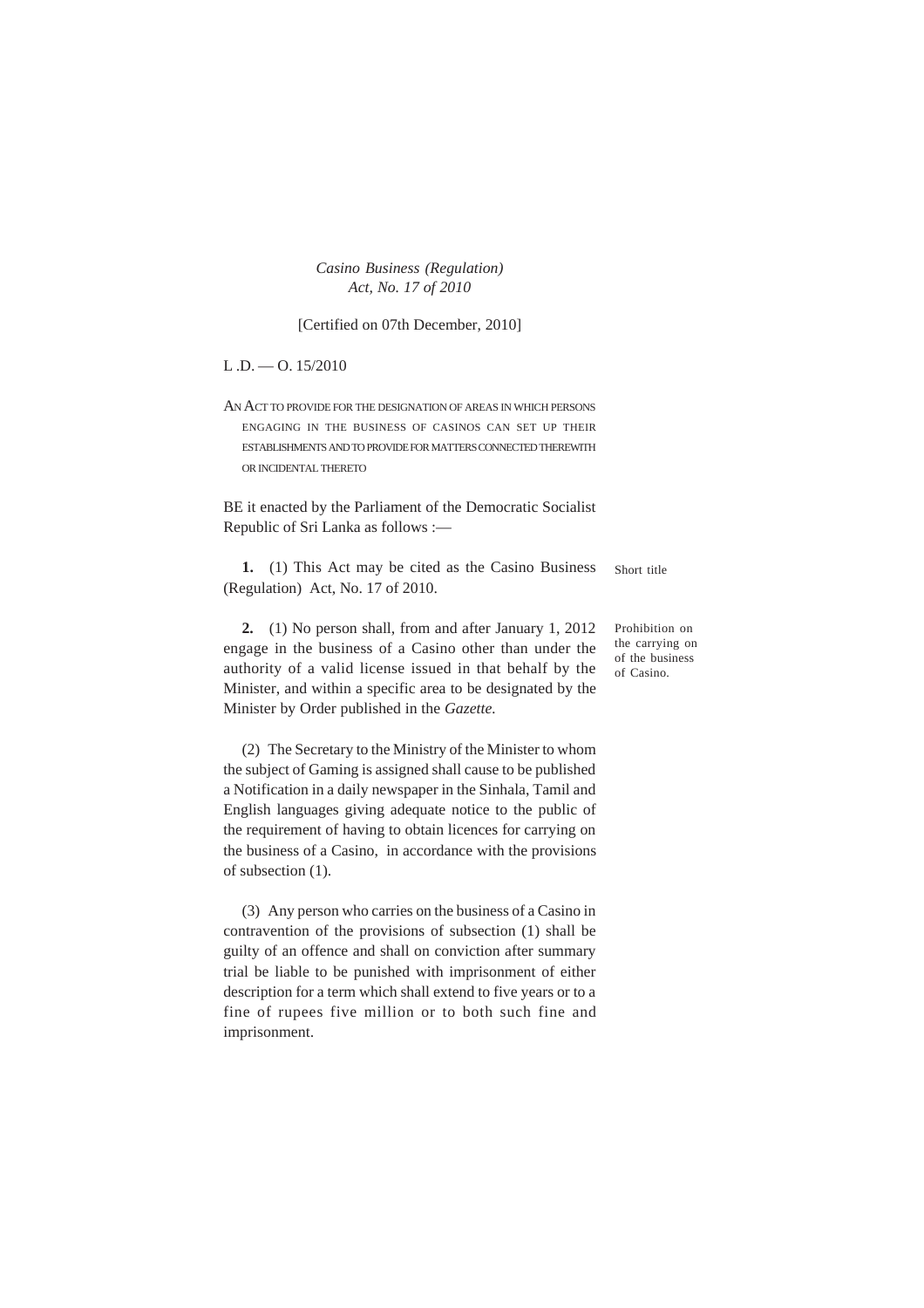## 2 *Casino Business (Regulation) Act, No. 17 of 2010*

Licence to be subject to such terms and conditions.

**3.** The licence issued in terms of section 2 shall be subject to such terms and conditions as are specified therein. Regulations may be made specifying the criteria to be followed in setting out the terms and conditions and the manner of making an application for a licence and the procedure to be followed in issuing the same.

Regulations.

**4.** (1) The Minister may make regulations for the purpose of carrying out or giving effect to the principles and provisions of this Act.

(2) In particular and without prejudice to the generality of the powers conferred by subsection (1), the Minister may make regulations in respect of the following matters :–

- (*a*) any matter in respect of which regulations are authorized or required by this Act to be made;
- (*b*) the form of an application for a licence and the fees to be paid therefor and the period for which a licence so issued will be valid in relation to the different games for stake, being played at a Casino and any appropriate supervisory measures;
- (*c*) the procedure to be followed for granting of licences;
- (*d*) the procedure for the cancellation of licences.

(3) Every regulation made by the Minister shall be published in the *Gazette* and shall come into operation on the date of the publication or on such later date as may be specified in the regulation.

(4) Every regulation made by the Minister shall, as soon as convenient after its publication in the *Gazette,* be brought before Parliament for approval. Any regulation which is not so approved shall be deemed to be rescinded as from the date of disapproval, but without prejudice to anything previously done thereunder.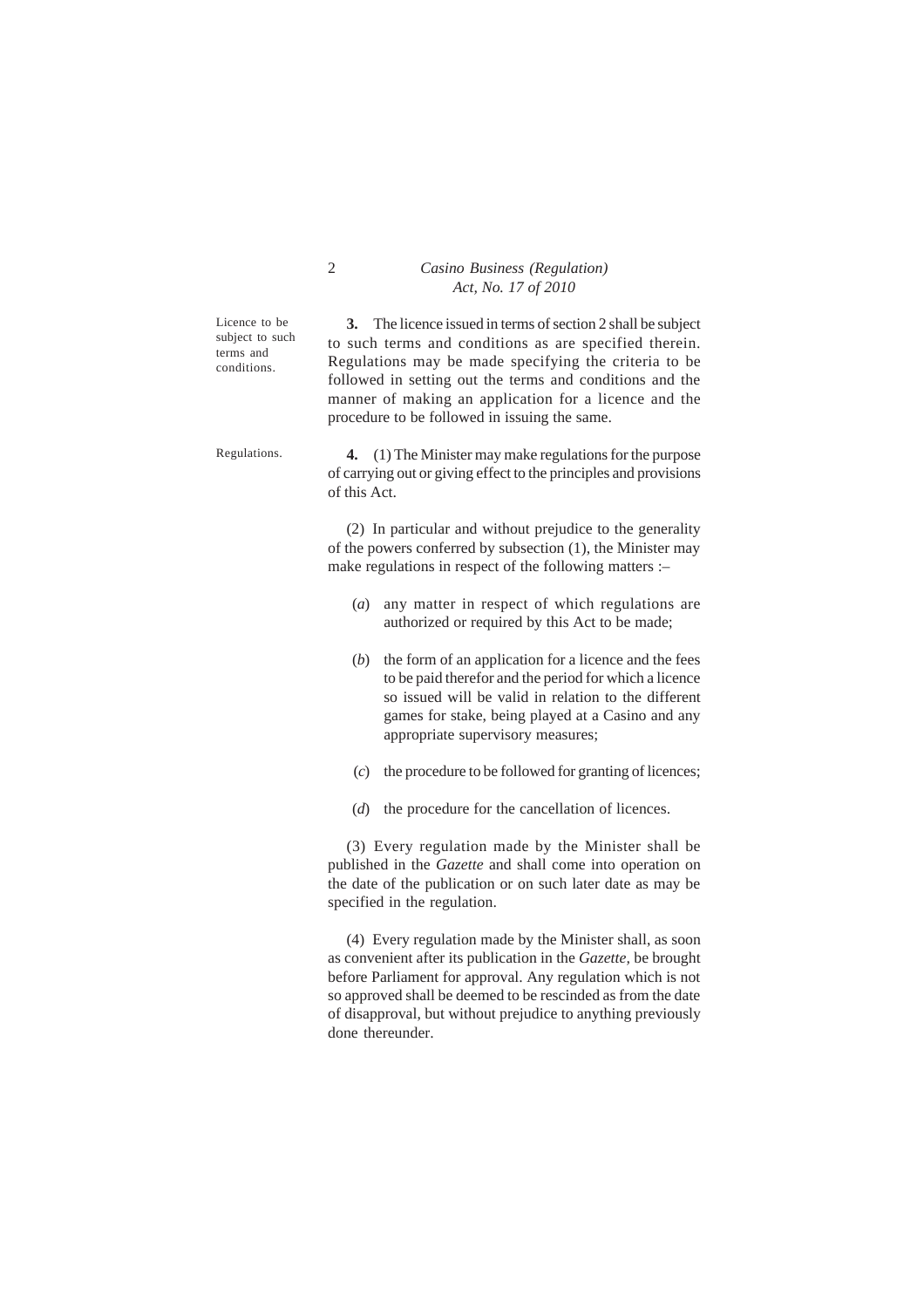|  | Casino Business (Regulation) |
|--|------------------------------|
|  | Act, No. 17 of 2010          |

(5) Notification of the date on which any regulation is so deemed to be rescinded shall be published in the *Gazette.*

Interpretation. **5.** In this Act, unless the context otherwise requires—

"Casino" means any premises to which individuals have access—

- (*a*) with or without payment;
- (*b*) whether as of right or not,

for the playing of any game for a stake and includes the playing of baccarat, puntobanco, big six, black jack, boule, chemin - de - fer, chuck - a - luck, crown and anchor, faro, faro bank, hazard, poker dice, pontoon, American frcanch roulette, trente et - quarntc, vingt - et - um, or wheel of fortune or any other game which the Minister may from time to time by Order published in the *Gazette*, specify.

**6.** In the event of an inconsistency between the Sinhala and Tamil texts of this Act, the Sinhala text shall prevail

Sinhala text to prevail in case of inconsistency.

3